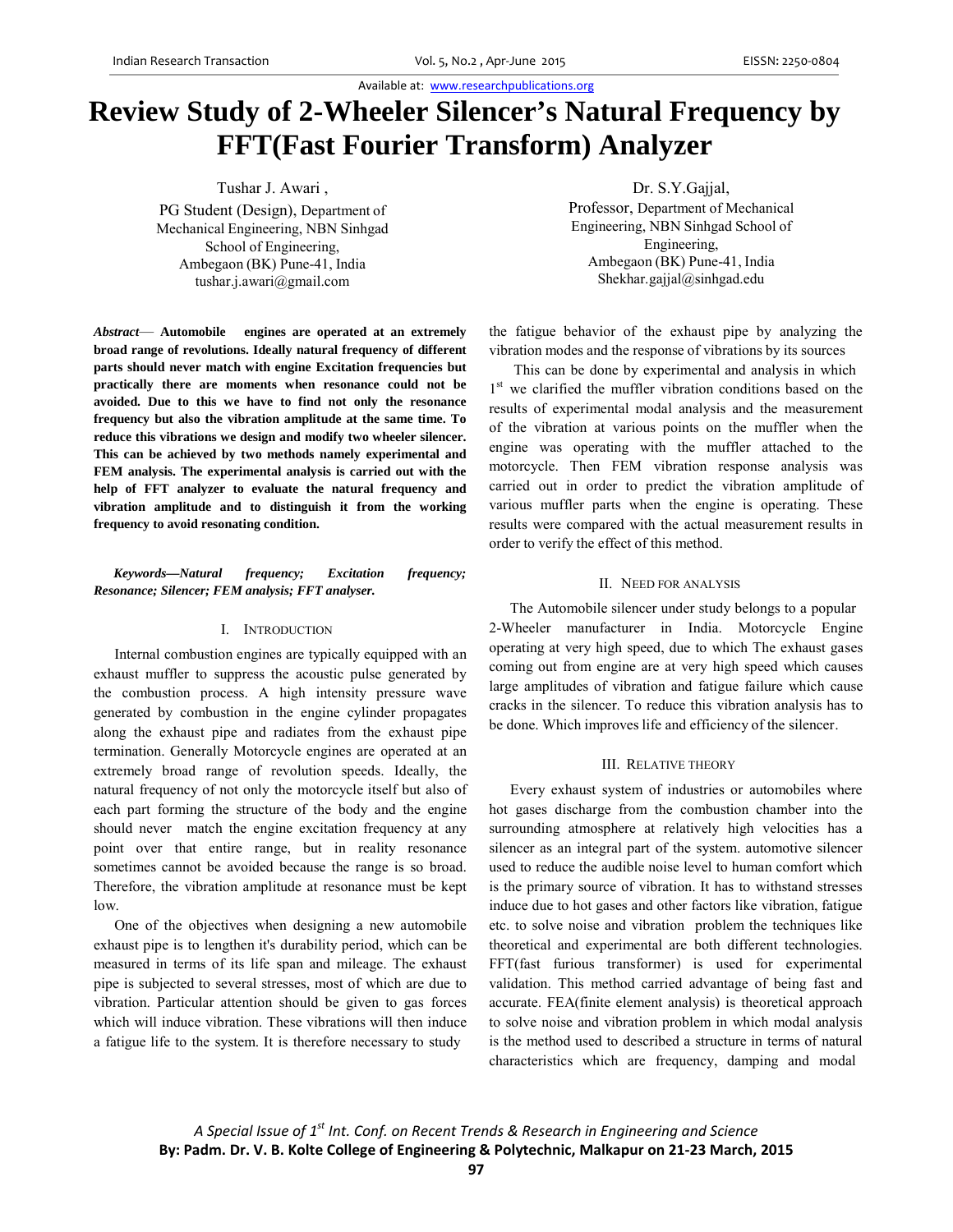# Available at: www.researchpublications.org

shapes and its dynamic properties. The finite element method is a powerful tool for the numerical solution of a wide range of engineering problems.

## IV. OBJECTIVES

 Study and selection of existing design of motorcycle silencers.

 Determining resonant frequency and corresponding amplitude at same time of silencer using FFT analyzer.

## V. EXPERIMENTAL SETUP



Fig.-1-Experimental setup to determine natural frequency



Fig.-2-Block diagram of Experimental setup

## **Procedure :-**

Experiment is carried out as follows-

1.Mark the different points on the silencer at which response to be measure

2.Mount accelerometer at marked positions and input signal of excitation is given by Hammer at same position for different positions of accelerometer.

3.Record the response i.e. output signal taken by accelerometer which has to be display in FFT software in the form of sine and cosine wave form

Finally we recorded responses at 7 different positions on silencer starting from exhaust end i.e. 50mm, 150mm, 250mm, 350mm, 450mm, 550mm, 650mm :-



2) At 150 mm



| <b>Natural Frequency</b>  | $Accl$ : | $Accl$ : | Accl.: | Accl.: | $Accl$ : |
|---------------------------|----------|----------|--------|--------|----------|
| <b>50mm</b><br>from<br>at | 2480.5   | 3115.2   | 7050.8 | 5039.1 | 5058.6   |
| backend of silencer       | Hz.      | Hz.      | Hz     | Hz     | Hz       |



| Natural<br><b>Frequency</b>         | Accl. : $\vert$ | $Accl$ : | Accl.: | $Accl$ : | $Accl.$ : |
|-------------------------------------|-----------------|----------|--------|----------|-----------|
| <b>150mm</b><br>from  <br><b>at</b> | 19.53           | 1084.5   | 2216.8 | 7031.3   | 4111.3    |
| backend of silencer                 | Hz              | Hz       | Hz     | Hz       | Hz        |



| <b>Frequency</b> $\left $ Accl.:<br>Natural |       | Accl. $:$ | Accl.: | Accl. : | Accl.: |
|---------------------------------------------|-------|-----------|--------|---------|--------|
| $250$ mm<br>from $\vert$<br>at              | 39.06 | 9.77      | 3105.5 | 752.0   | 8613.3 |
| backend of silencer                         | Hz    | Hz        | Hz     | Hz      | Hz     |

*A Special Issue of 1st Int. Conf. on Recent Trends & Research in Engineering and Science* **By: Padm. Dr. V. B. Kolte College of Engineering & Polytechnic, Malkapur on 21‐23 March, 2015** f [Hz]